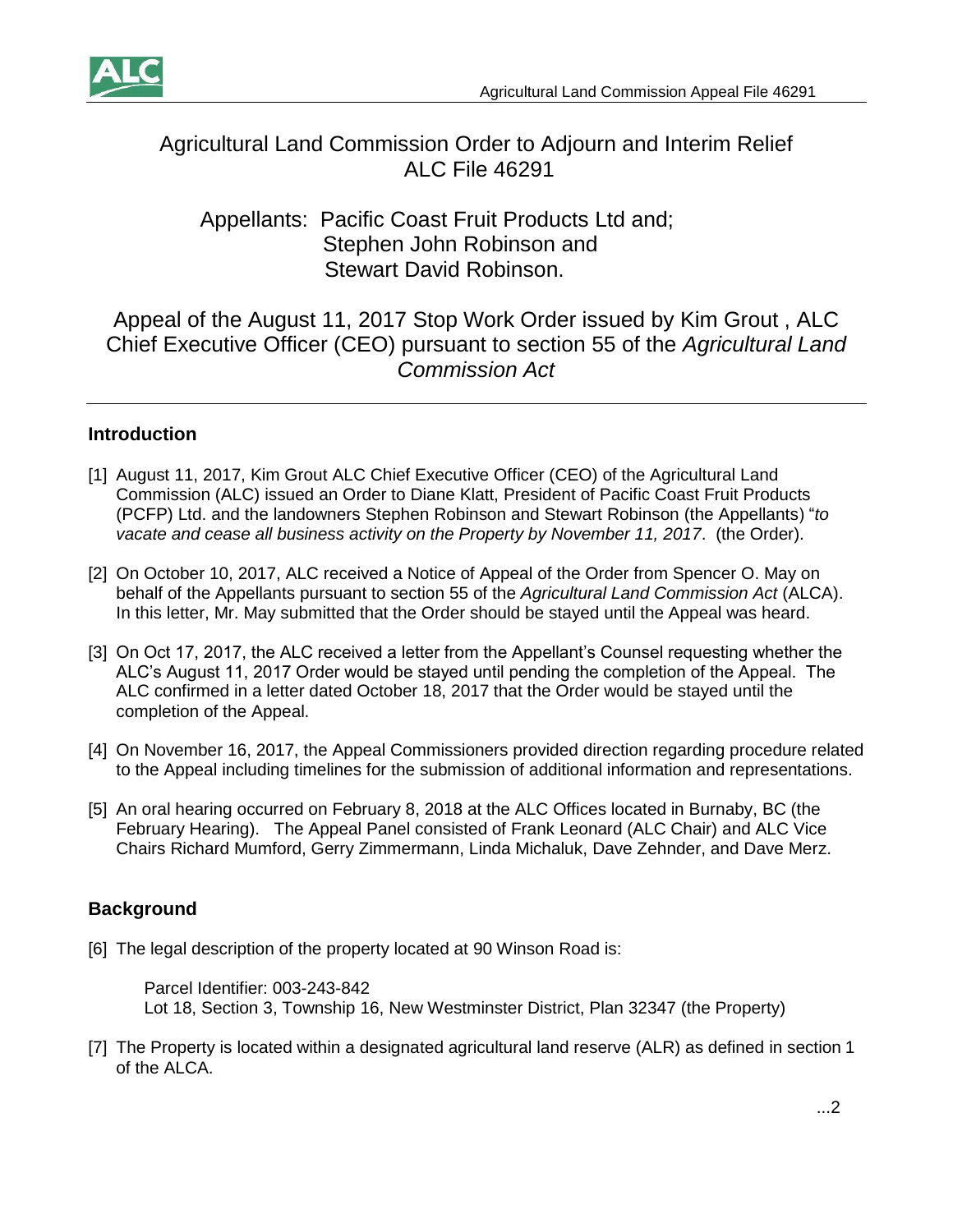

[8] In 2012 the Appellants applied with Copper Seven Enterprises (under section 20(3) of the ALCA) for the Commission to permit a non-farm use of the Property, specifically the processing of fruit not grown on the Property. The Commission resolved in a letter dated December 10, 2012, as follows in Resolution #349/2012:

"*That the application be refused* 

*And That the applicant is ordered to relocate its corporate offices off the property to an appropriately zoned property situated outside the ALR. The applicant is required to submit its relocation plan and timeline to the Commission within 30 days from the date of the Commission's letter communicating the decision."*

### **Order**

- [9] Among the various materials the Appeal Commissioners had before them at the February 8, 2018 Appeal Hearing was a copy of the Order together with the documents referenced therein. These documents comprised the "ALC Documents Package" to which the Appellant was provided electronic access on November 16, 2017 as part of this Appeal.
- [10] On August 11, 2017, the CEO issued, pursuant to sections 49 and 50 of the ALCA, the following Order to the Appellant:

"*I hereby Order Pacific Coast Fruit Products Ltd to vacate and cease all business activity on the Property by November 11, 2017*."

### **Appeal**

- [11] Section 55(1) of the ALCA permits an appeal from certain specified orders, including an order made under section 50 of the ALCA. Section 55(1) states as follows:
	- [1] *A person who is the subject of a determination, a decision, an order or a penalty under section 50, 52 or 54 (I) may appeal the determination, decision, order or penalty to the commission by serving the commission with a notice of appeal.*
- [12] On October 10, 2017, ALC received a Notice of Appeal from the Appellant's solicitor (Spencer O. May) of the Order.

### **Written Evidence and Written Submissions**

[13] In the Appellant's submissions of October 10, 2017 seventeen grounds for appeal of the Order are cited, and background materials are provided. In summary the Appellant's counsel advises that the regulatory aspects of the use of the Property have changed since the ALC's 2012 resolution. He indicates that the processing facility is being operated in compliance with the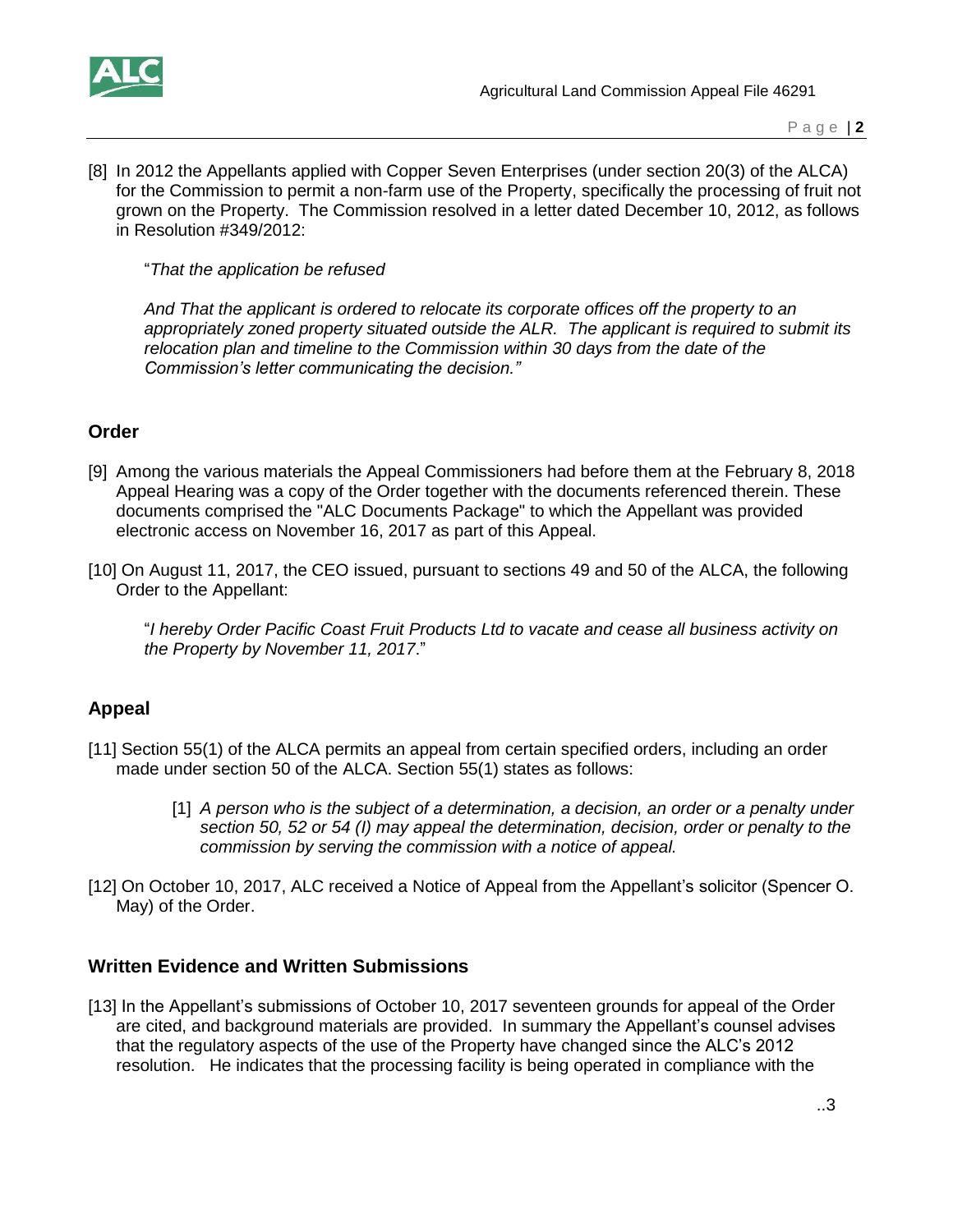

regulation; the aggrieved neighbour now legally consents to the use of the Property; and the office (currently occupied by Pacific Coast Fruit Products Ltd.) will be used by the current owners of the processing facility. As such it is requested that the Order be lifted and the landowner be afforded the opportunity to submit a new non-farm use application to the Agricultural Land Commission. The Appellants set out further various arguments in their January 2018 submission, summarized as follows:

- The Order does not support or further the purposes of the Commission in that it will not put more land into production, or preserve agricultural land or encourage farming.
- PCFP is a fruit processing and trading company which receives fruit from over 40 BC farmers and over 30,000,000 pounds of Fraser Valley, and Okanagan Valley produce as well as processes the landowner's (Robinsons) fruit.
- The landowner, the Robinsons, processes fruit on the property that is grown on their extensive holdings under the Pacific Canadian Fruit Packers name.
- The issue is the use of an existing home on the Property, which is converted to offices used by PCFP. PCFP has purchased a non-ALR property upon which it intends to consolidate its operations within 3 years.
- The original (2012) ALC non-farm use application arose because of complaints from the neighbours, the Maddalozzo's to the City of Abbotsford, the BC Farm Industry Review Board and the ALC about the use of the property for processing fruit not grown on the property and the use of the offices by PCFP which does not produce fruit.
- Following an April 11, 2011 FIRB ruling that the existing use was not a farm use, the landowner applied for, and was refused a non-farm use application by the ALC. The ALC's decision referenced the processing use, but not the office use.
- The reference only to the processing use in the ALC's 2012 decision is cited by the Appellants as proof that the ALC has not had opportunity to consider the question of PCFP's use of the offices in the absence of PCFP's use of the processing facility.
- In 2014 the Maddalozzo's lawsuit was settled by PCFP and the previous landowner; Copper Seven. In addition Copper Seven sold the property to the present owners, the Robinsons.
- Since the Robinsons have purchased the Property, fruit from their extensive holdings is processed on the Property, making the processing facility lawful.
- PCFP is in the process of constructing a new office to replace the offices on the subject Property, but is currently using the office as part of a joint venture agreement with the Robinsons
- The land occupied by the offices cannot be used for agriculture, and if not used by PCFP would like be used as an office, or residence by the Robinsons.
- The Appellants respectfully submit that there is neither any benefit to agriculture, or any public policy basis to enforce the Order, and that given the change in circumstances since the ALC's 2012 Resolution, that PCFP and the Robinson's should be given an opportunity to make another application to allow PCFP to use the current office space until their new office space is available.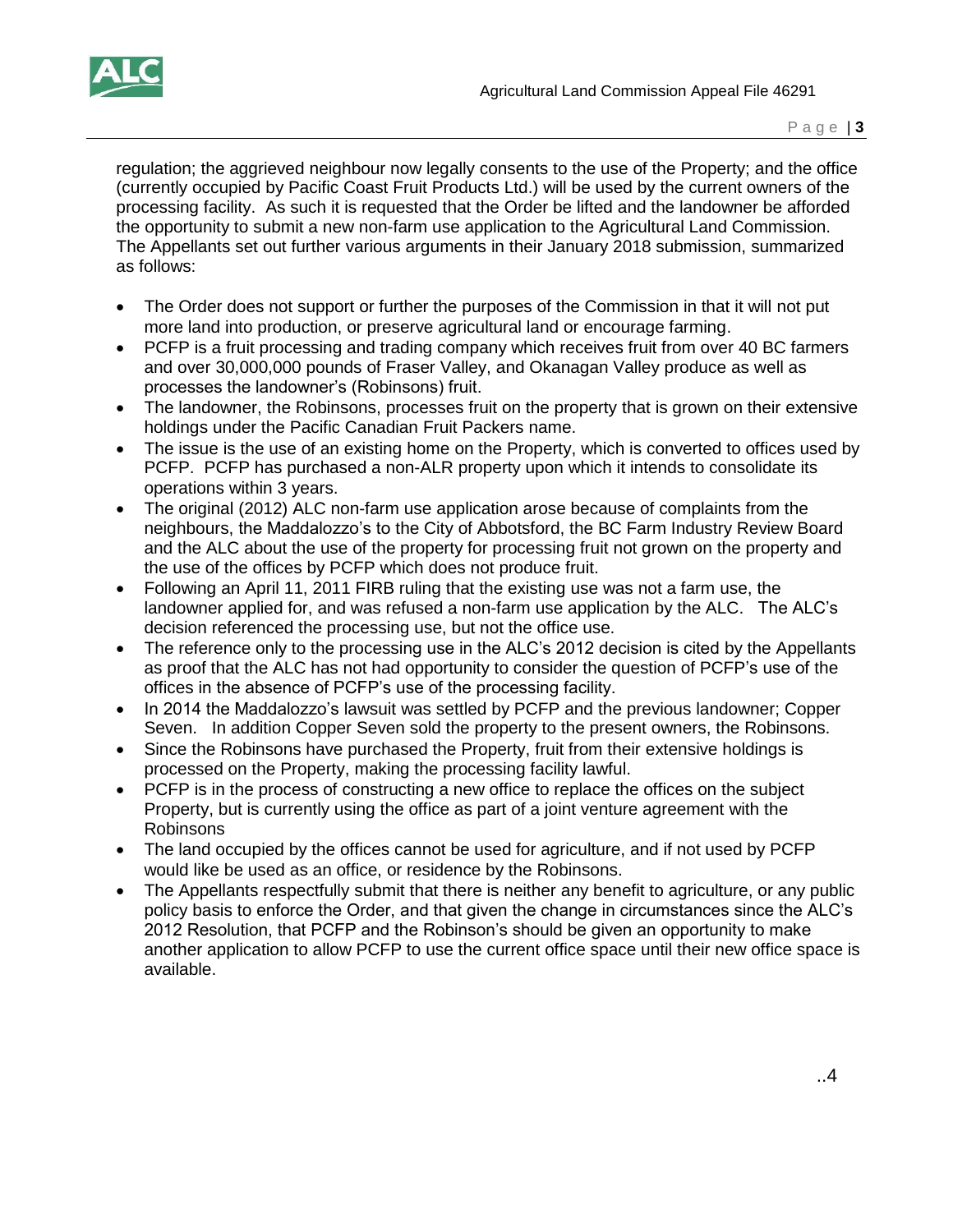

### **Relief Requested**

- [14] The January 2018 submission in support of the Notice of Appeal October 10, 2017, requests that the Order be vacated and that PCFP and the Robinsons be allowed to make a new application for non-farm use to allow PCFP to use the office until their new offices are complete.
- [15] No application for non-farm use in relation to the Property is before the Appeal Commissioners nor are the Appeal Commissioners the body that would decide such an application. However, the Appellants' submissions appear in large part to be directed to Resolution #349/2012 (including its history) and the outcome of a new non-farm use application. The Appeal Commissioners are mindful of not commenting in a manner that would be seen as an attempt to tie the hands of the panel that would ultimately consider a new non-farm use application if such an application is made.
- [16] Section 55(2) of the ALCA states:
	- *On an appeal under this section, the commission may*
		- *(a) confirm or reverse the determination, decision, order or penalty, or*
		- *(b) refer the matter, with or without directions, back to the person who made the initial determination, decision or order.*
- [17] Certain other statutory provisions appear to be relevant to the "interim relief" requested by the Appellant.
- [18] Section 55.01 of the ALCA provides that certain provisions of the *Administrative Tribunals Act*, S.B.C. 2004, c. 45 (ATA) apply to the Commission in relation to appeals, including sections 25 and 39 of the ATA.
- [19] Section 25 of the ATA provides: "The commencement of an appeal does not operate as a stay or suspend the operation of the decision being appealed **unless the tribunal orders otherwise**" (emphasis added).
- [20] Section 39 of the ATA provides:

*39 (1) An application may be adjourned by the tribunal on its own motion or if it is shown to the satisfaction of the tribunal that the adjournment is required to permit an adequate hearing to be held.*

*(2) In considering whether an application should be adjourned, the tribunal must have regard to the following factors:*

- *(a) the reason for the adjournment;*
- *(b) whether the adjournment would cause unreasonable delay;*
- *(c) the impact of refusing the adjournment on the parties;*
- *s(d) the impact of granting the adjournment on the parties;*
- *(e) the impact of the adjournment on the public interest.*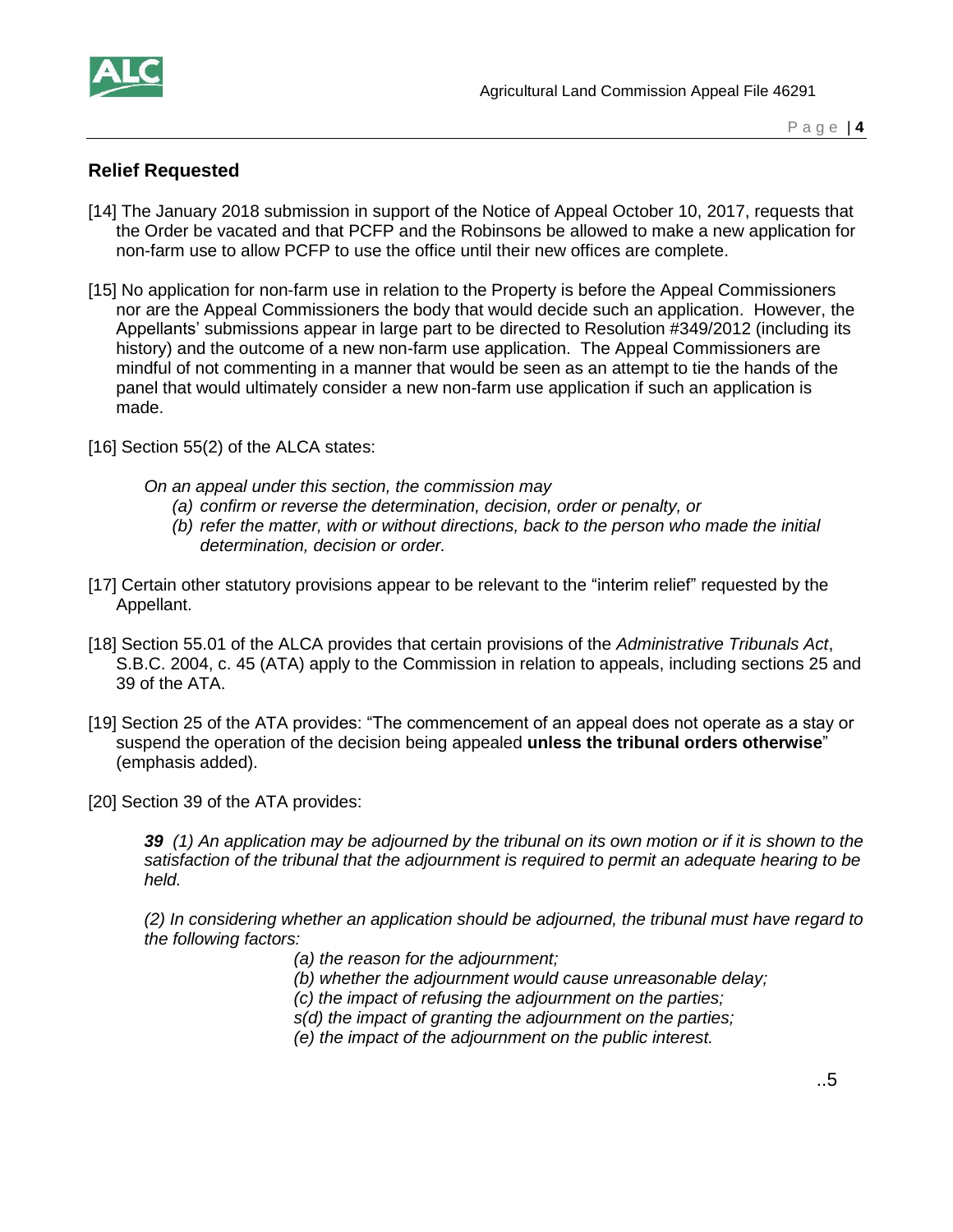

### **Hearing**

[21] The appeal process included an oral hearing which was held on February 8, 2018 at the ALC offices in Burnaby, BC (as defined earlier, the February Hearing). Individuals in attendance at the February Hearing included Ellen MacIntyre and Dianne Klatt (principals of PCFP); Stewart Robinson (landowner); and Cam Watt (Sales Manager for Pacific Canadian Fruit Packers). During the February Hearing, oral submissions were made by Spencer May pursuant to the written submissions received January 2018 (which are noted above). Further, representations were made at the February Hearing by Dianne Klatt, Ellen MacIntyre, and Stewart Robinson (as noted below).

#### **Dianne Klatt and Ellen MacIntrye (PCFP principals)**

Ms Klatt and Ms MacIntyre provided a summary of how they started Pacific Coast Fruit Products, its expansion, and its move to the Property. In addition they provided information about how Pacific Coast Fruit Products is working with Pacific Canadian Fruit Packers (Robinsons) to process and market frozen and fresh blue berries and cranberries. Other information about competitive pressures from other berry growing countries was also provided.

#### **Stewart Robinson (landowner)**

Mr. Robinson indicated that he was a long time fruit grower (blueberries) and that he owned about 700 acres of farmland in the Fraser Valley. He indicated that if PCFP were not occupying the offices on his Property he would hire his own marketing staff to fill the space.

#### **Appellant**

[22] The Appellants indicate that they are seeking the lifting of the Order to permit the operation of the PCFP while another ALC application for non-farm uses (as per section 20(3) of the ALCA) is submitted to the South Coast Panel of the ALC to be reviewed in the context of section 6 of the ALCA.

### **Conclusion**

- [23] Having received and considered the information submitted as part of the appeal, the Appeal Commissioners:
	- do not presently have a basis to find that, at the time the Order was issued, it should not have been issued. Section 50 of the ALCA provides for the issuance of a stop work order where an official of the Commission considers that a person is contravening a provision of the ALCA or the Regulations or a decision of the ALC. Among the provisions of the ALCA is section 20(1), which provides that a person must not use agricultural land for a non-farm use unless permitted under the ALCA.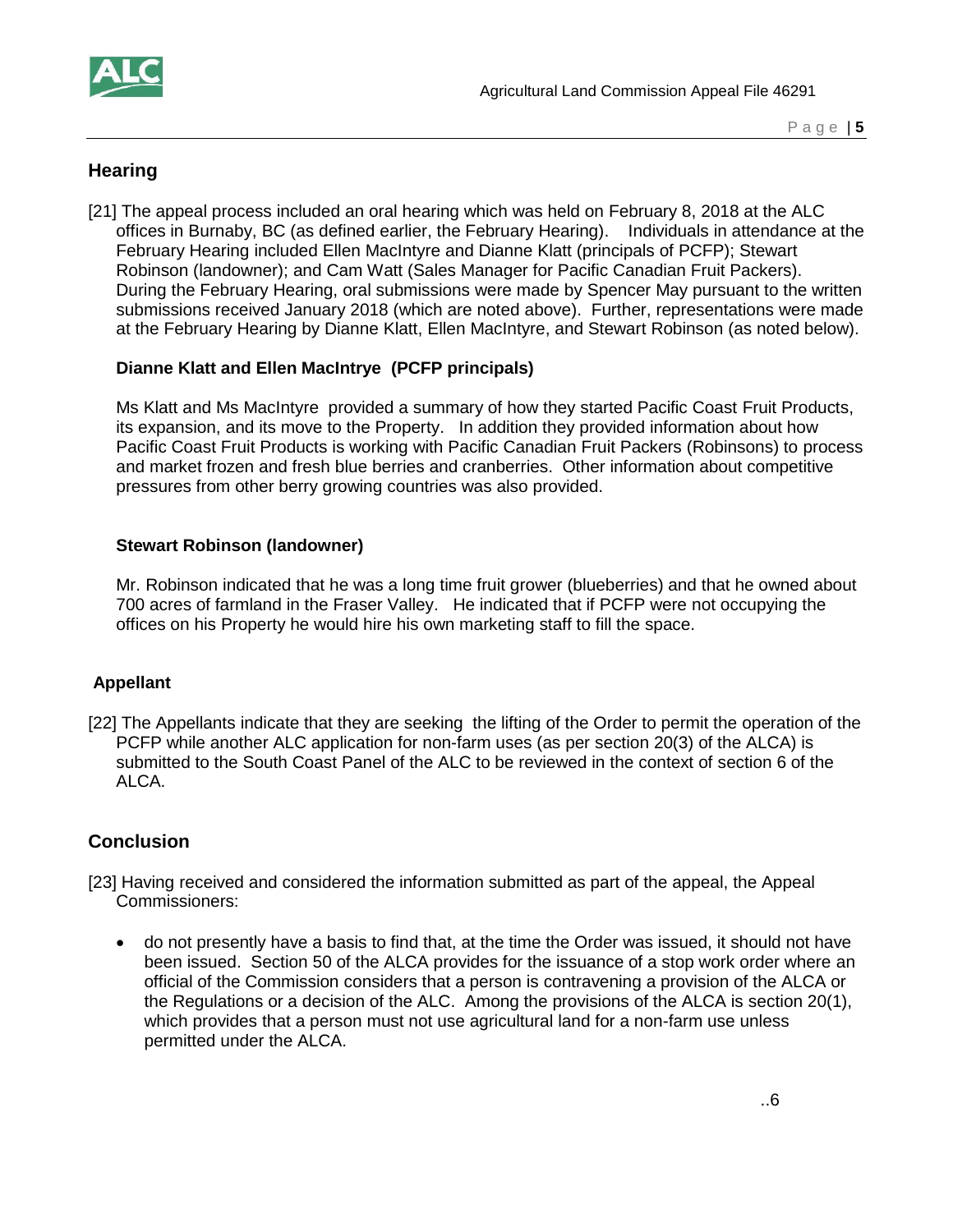

- note that on an appeal under section 55 of the ALCA, the Appeal Commissioners may (a) confirm or reverse the determination, decision, order or penalty, or (b) refer the matter, with or without direction, back to the person who made the initial determination, decision or order; or
- also have the option of adjourning the appeal, including to permit further submissions and to ascertain whether the Appellant will pursue its stated desire to approach the South Coast Panel of the ALC with a non-farm use application to determine whether the commercial office operation can be accommodated under the provisions of section 6 of the ALCA; and
- have the power to stay or suspend the operation of the Order in connection with an appeal from that Order.
- [24] Based on the evidence provided by the Appellants and the factors outlined above, the Appeal Commissioners adjourn the Appeal until May 31, 2018. The Appeal will then be considered to ascertain the status of the proposed application for non-farm use and consider further submissions.
- [25] In connection with the above, the operation of the Order will be stayed until May 31, 2018. That is, no enforcement of the Order will be undertaken until May 31, 2018.
- [26] In the particular circumstances outlined in this case, the Appeal Commissioners consider that an adjournment (with a stay of the Order in the interim) is appropriate but that it would not at this point, on the record before the Commission, be appropriate to defer enforcement of the Order for a longer time period. There is a public interest in respecting the ALCA and stop work orders that have been granted in face of conduct that an official considers to be in contravention of the ALCA. The window provided is sufficient for some steps to be taken toward pursuit of a non-farm use application if the Appellant intends to pursue this route.
- [27] The Appellants will be afforded an opportunity to provide information on the status of an ALC application prior to or on May 31, 2018 and to make submissions on whether further interim relief (such as a further adjournment and stay of the Order beyond May 31, 2018) would be appropriate or, further or alternatively, what final relief is sought and whether that is within the power of the Commission to grant and why.